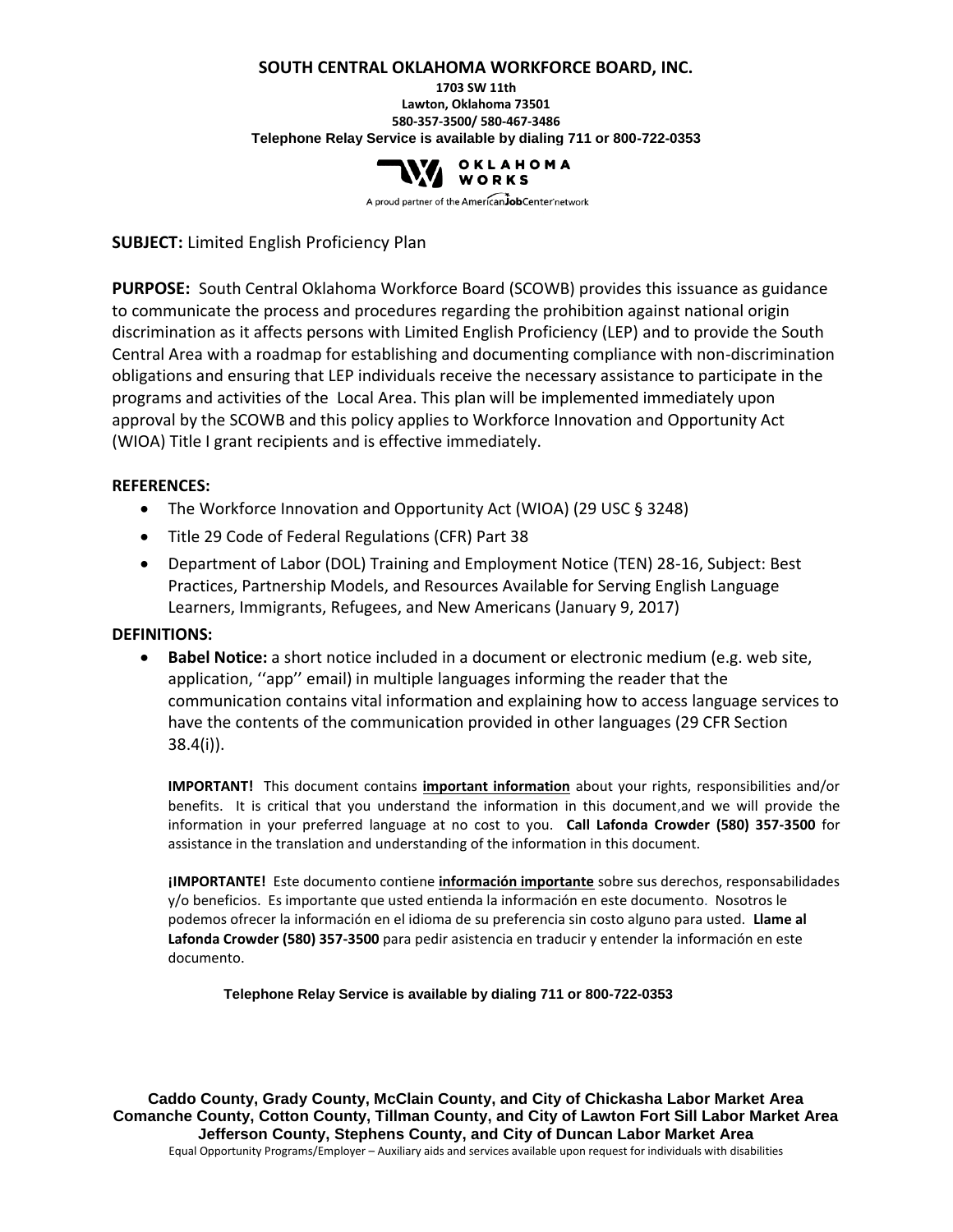- **Employment-related training:** training that allows or enables an individual to obtain skills, abilities and/or knowledge that are designed to lead to employment (29 CFR Section 38.4(t)).
- **Limited English Proficiency (LEP) individual:** an individual whose primary language for communication is not English and who has a limited ability to read, speak, write, and/or understand English. An LEP individual may be competent in English for certain types of communication (e.g., speaking or understanding), but still be LEP for other purposes (e.g., reading or writing) (29 CFR Section 38.4(hh)).
- **Limited English Proficiency (LEP) Plan:** A written language access plan which assists in ensuring that LEP individuals have meaningful access to WIOA title I-financially assisted programs and activities (29 CFR Section 38.9 Appendix).
- **Meaningful Access:** Language assistance that results in accurate, timely, and effective communication at no cost to the LEP individual. For LEP individuals, meaningful access denotes access that is not significantly restricted, delayed, or inferior as compared to programs or activities provided to English proficient individuals.
- **Primary language:** An individual's primary language is the language in which an individual most effectively communicates, as identified by the individual.

# **EQUAL OPPORTUNITY AND NONDISCRIMINATION:**

All providers must comply with WIOA's Equal Opportunity and Nondiscrimination provisions which prohibit discrimination on the basis of race, color, religion, sex (including pregnancy, childbirth, and related medical conditions, transgender status, and gender identity), national origin (including limited English proficiency), age, disability, political affiliation or belief, or, for beneficiaries, applicants, and participants only, on the basis of citizenship status or participation in a WIOA Title-I financially assisted program or activity.

## **SCOWB LEP Plan Process:**

## **Reasonable Steps to Ensure Meaningful Access for LEP Individuals**

The SCOWB requires that Title 1 grant recipients take reasonable steps to ensure that LEP individuals have meaningful access to programs and activities. Reasonable steps (29 CFR Section 38.9(b)(1)) must include, but are not limited to, the following:

- Conducting assessment of an LEP individual to determine their language assistance needs.
- Providing oral interpretation or written translation of both hard-copy and electronic materials, in the appropriate non-English languages, to LEP individuals.
- Conducting outreach to LEP communities to improve service delivery in needed languages.

SCOWB requires that every program delivery method, whether it be in person, electronic, or by phone, conveys in the appropriate language how an LEP individual may effectively learn about, participate in, and/or access any aid, benefit, service, or training available to them. As new methods for the delivery of information or assistance are developed, SCOWB will take reasonable steps to ensure that LEP individuals remain able to learn about, participate in, and/or access any aid, benefit, service, or training available to them (29 CFR Section 38.9(c)). SCOWB Will use sources available on LEP.gov along with sources provided by other partner agencies such as Oklahoma Employment Security Commission's access to "Language Line" and I speak" cards which are available for download for free at [www.lep.gov](http://www.lep.gov/) as well as at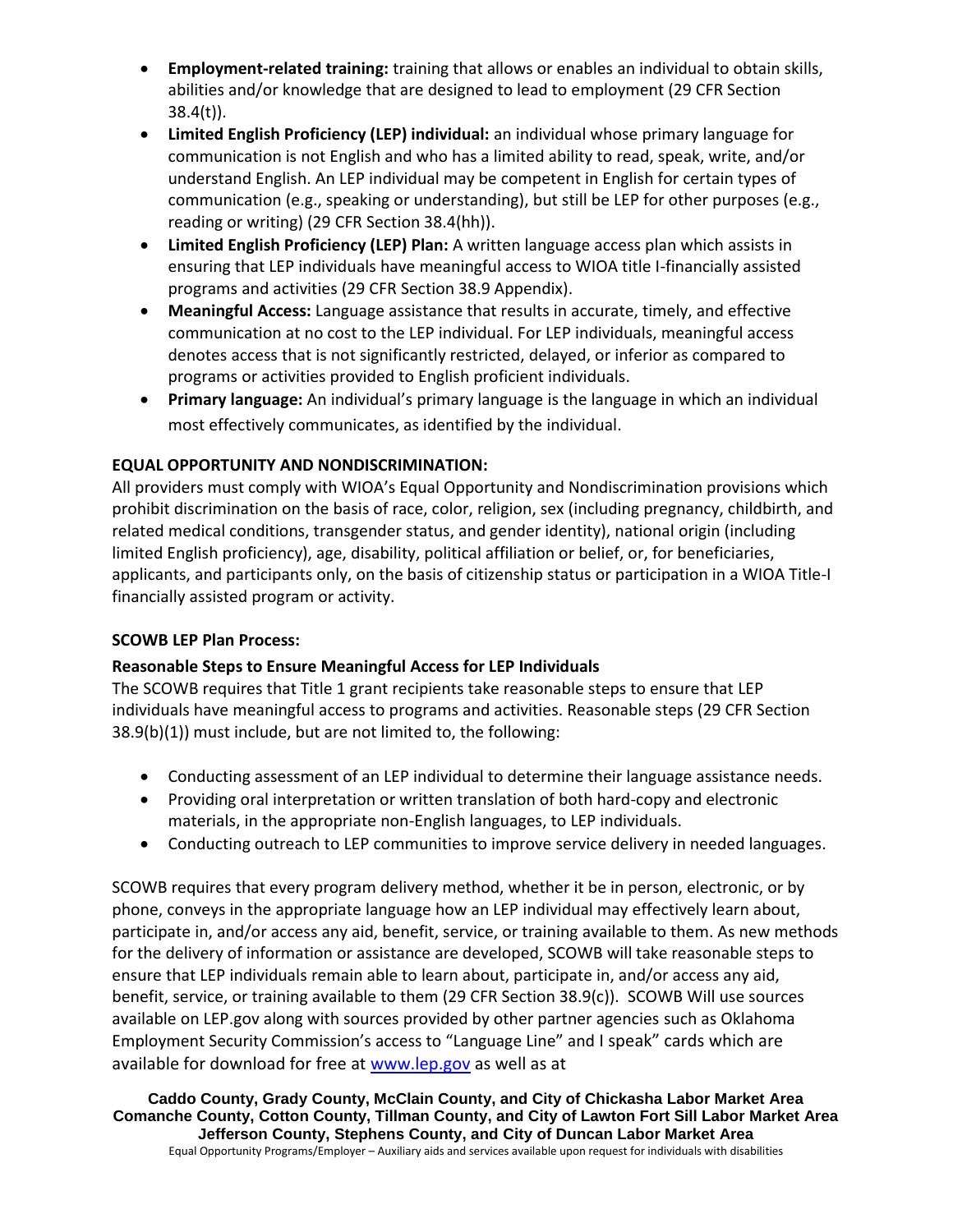# <https://www.dol.gov/oasam/programs/crc/ISpeakCards.pdf> to ensure all customers have the access to programs and activities.

### **Language Assistance Services**

Language assistance generally comes in two forms: oral interpretation or written translation. SCOWB and Title 1 grant recipients will ensure that above all, these services are free of charge and provided in a timely manner. An LEP individual must be given adequate notice about the existence of interpretation and translation services and that they are available free of charge. For LEP individuals who enter an Oklahoma Works (One-Stop) Center, language assistance services must be timely, and with adequate notice, where feasible. Language assistance will be considered timely when it is provided at a place and time that ensures equal access and avoids the delay or denial of any aid, benefit, service, or training (29 CFR Section 38.9(d) and (e)).

### **Interpreter Services**

SCOWB shall not require an LEP individual to provide their own interpreter. SCOWB and Title 1 grant recipients shall not rely on an LEP individual's minor child or adult family or friend to interpret or facilitate communication, except for the following circumstances:

- In emergency situations while awaiting a qualified interpreter;
- When the information conveyed is of minimal importance to the services to be provided; or;
- When an LEP individual specifically requests that an accompanying adult provide language assistance and they agree to provide assistance to the individual. SCOWB permits an accompanying adult to serve as an interpreter for an LEP individual. However, there must be a detailed case note documented in the case file of the LEP individual's decision to use their own interpreter.

When precise, complete, and accurate interpretations or translation of information and/or testimony are critical for adjudicatory or legal reasons, SCOWB can still provide their own, independent interpreter, even if an LEP individual wants to use their own interpreter as well. This also applies in cases where the competency of the interpreter requested by the LEP individual is not established. (29 CFR Section 38.9(f)).

## **Language Services**

For languages spoken by a significant portion of the population eligible to be served or likely to be encountered, SCOWB will translate vital information in written materials into these languages. SCOWB requires that these translations be readily available upon request in hard copy or electronically. Written training materials offered or used within employment-related training programs are excluded from these translation requirements (see definitions section). However, in all cases, SCOWB will take reasonable steps to ensure meaningful access for LEP individuals. One applicable option for translation requests is found at: careeronestop.org.

For languages not spoken by a significant portion of the population eligible to be served or likely to be encountered, SCOWB will take reasonable steps to meet the particularized language needs of LEP individuals who seek to learn about, participate in, and/or access the aid, benefit, service or training that is available to them. Vital information may be conveyed orally if not translated.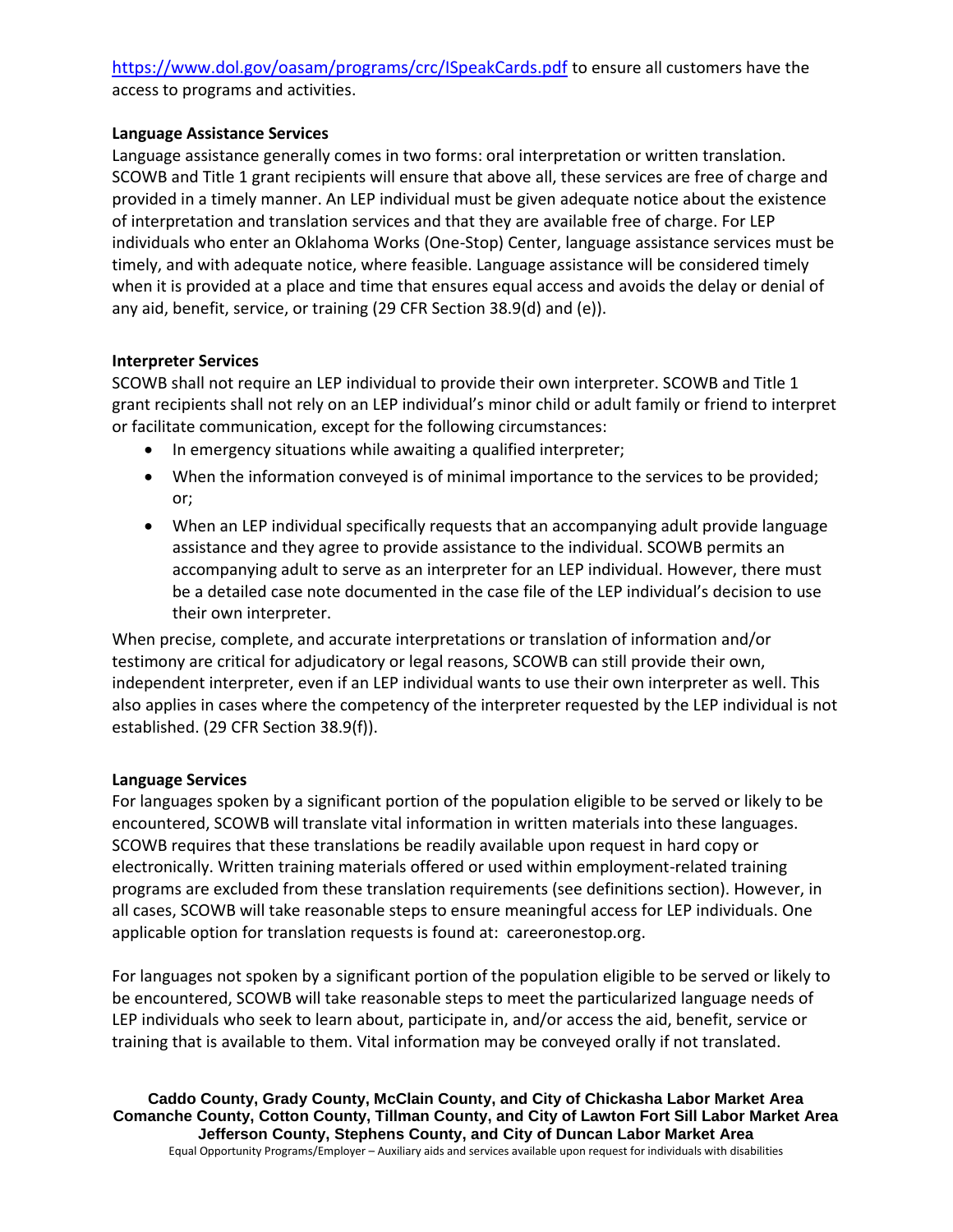SCOWB will include a Babel Notice, indicating that language assistance is available in all communications of vital information. This includes letters or decisions in hardcopy or electronic formats. (29 CFR Section 38.9(g))

As required by 29 CFR Part 38, once a recipient becomes aware of the non-English preferred language of an LEP beneficiary, participant, or applicant for aid, benefit, service, or training, the recipient must convey vital information in that language. (29 CFR Section 38.9(h))

SCOWB Framework for meaningful access to LEP individuals includes:

- Policy documents, employee manuals, employee training material, posters, web sites, outreach material, contracts, and electronic and information technologies, applications, or adaptations will be made available upon request.
- Language assistance services in the SCOWB area include:
	- o Interpreter available upon request
	- o Spanish speaking interpreters are accessible for every office
	- o Online translating software
	- o Rapid response is available in Spanish upon request
	- o Marquees provide slides in Spanish
	- $\circ$  OkJobMatch can be translated into approximately 106 different languages by simply selecting the language you wish at the bottom of the home page.
- SCOWB One-Stop Operator (OSO) will provide training for workforce system staff and will have oversight for the implementation of the LEP plan. The Operator will provide workforce system staff with guidance regarding the implementation of the LEP Plan and serve as a resource during the implementation phase.
- SCOWB ensures quality control, including monitoring, a complaint process, addressing complaints, and obtaining feedback from stakeholders and employees. These requirements of the LEP Plan are covered in the SCOWB Grievance policy and monitoring is included in the SCOWB Monitoring Schedule.
- SCOWB requires the Title 1 providers to document provision of language services through self-attestation, detailed program notes and the Individual Employment Plan (IEP)/Individual Service Strategy (ISS).
- The LEP plan will be revisited annually to reflect any of the following:
	- o New recommendations and government guidance.
	- $\circ$  Changes in the Local Area's operations as well as the experiences and lessons learned.
	- o Changing demographics.
	- o Stakeholder and beneficiary feedback
- The babel notice will be added to policy and all forms that will be signed by the customer.

**EQUAL OPPORTUNITY AND NONDISCRIMINATION STATEMENT:** All Recipients, and Sub recipients/Sub grantees must comply with WIOA's Equal Opportunity and Nondiscrimination provisions which prohibit discrimination on the basis of race, color, religion, sex (including pregnancy, childbirth, and related medical conditions, transgender status, and gender identity), national origin (including limited English proficiency), age, disability, political affiliation or belief, or, for beneficiaries, applicants, and participants only, on the basis of citizenship status or participation